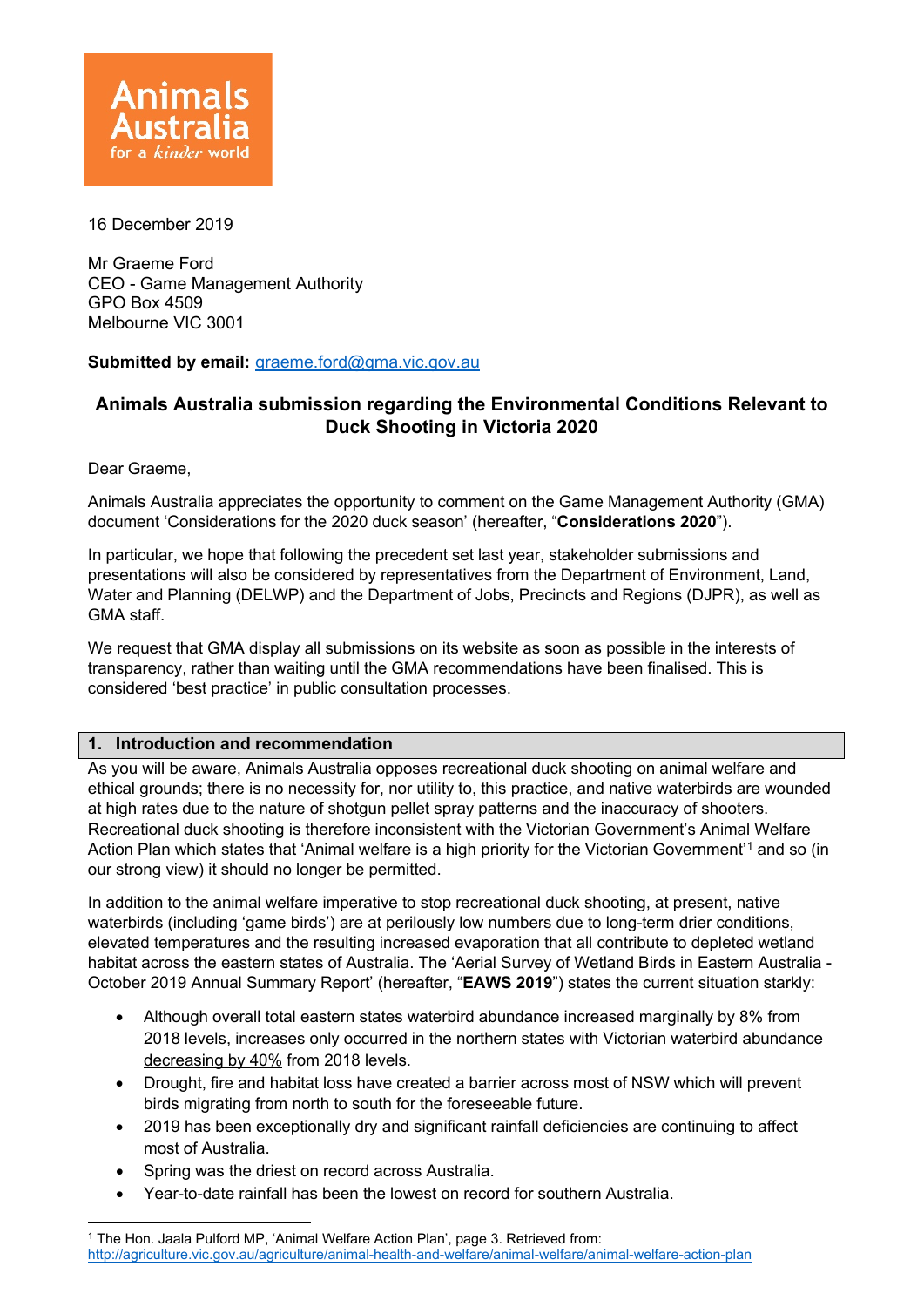- The Murray-Darling Basin has experienced its worst 2 to 3-year drought period in over 120 years.
- 2019 has also been very warm *(Australian maximum temperatures second warmest on record; NSW warmest year-to-date on record; Victoria had its hottest day on record; Queensland had its third warmest year on record).*
- Wetland area was the lowest since surveys began.

The current and unprecedented bushfires provide a graphic and tragic illustration of, and further contribution to, the environmental stress which is affecting our community and wildlife. Meteorological projections offer no respite during summer (Considerations 2020, pp.9-15). The very last thing waterbird populations need, while at precariously low levels, is further 'predation' in the form of recreational duck shooting.

## **We recommend a complete cancellation of the 2020 season on environmental grounds.**

Given these environmental factors and the impact of climate change on our natural environment (including wildlife species), it is of concern that GMA has not included any environmental groups in its consultation with stakeholders. The situation should not merely be a consideration and debate amongst animal welfare experts and shooters. GMA continues to omit the term "climate change" from its 'considerations', yet climate scientists have long warned of increased greenhouse gases leading to warmer, drier trends and lengthening bushfire seasons for the eastern states. This augurs badly for our native ducks. Claims that game ducks are 'resilient to harvesting' are based on last-century studies using decades-old data, before climate change made its presence strongly felt in Australia.

While climate change is the most serious omission in the GMA's reporting, there are also other omissions (see Section 3) and some pro-hunting 'red herrings' (Section 4).

## **ABC online articl[e2](#page-1-0)**

*When Sydney scientist Richard Kingsford and his team from the University of NSW began their research in the early 1980s, they clocked up to a million waterbirds in aerial surveys.*

*"Now it's crashed to less than 100,000," Professor Kingsford said.*

*"While the birds could have gone elsewhere, it's most likely that they've died." …*

*Professor Kingsford said in a good year the wetlands would be filled with birds.*

*"We're seeing much bigger [declines] than I would have expected and that's on the back of 70 per cent declines over the 37 years that we've been doing this survey," he said.*

*"It is grim, many of the rivers are dry … as everybody knows we've got this gripping drought across the Murray-Darling basin and up into the north and we're just not seeing any wetlands."*

*The picture is grimmer at another internationally-renowned breeding ground for birds, the Macquarie Marshes, in north-western NSW.*

*Bushfires ravaged this area in the past few weeks, and where once there were thousands of birds counted, this year the team counted only one black duck.*

*The region around Moree has been in drought since 2017 and has received just 15 per cent of its average rainfall this year.*

<span id="page-1-0"></span><sup>2</sup> Casben L (2019, November 19) 'Waterbird population has fallen as much as 90 per cent in Australia's east, shows 37 year study', ABC Online News. Retrieved from: [https://www.abc.net.au/news/2019-11-19/drought-and-water-policy-to](https://www.abc.net.au/news/2019-11-19/drought-and-water-policy-to-blame-for-water-bird-decline/11715412)[blame-for-water-bird-decline/11715412](https://www.abc.net.au/news/2019-11-19/drought-and-water-policy-to-blame-for-water-bird-decline/11715412)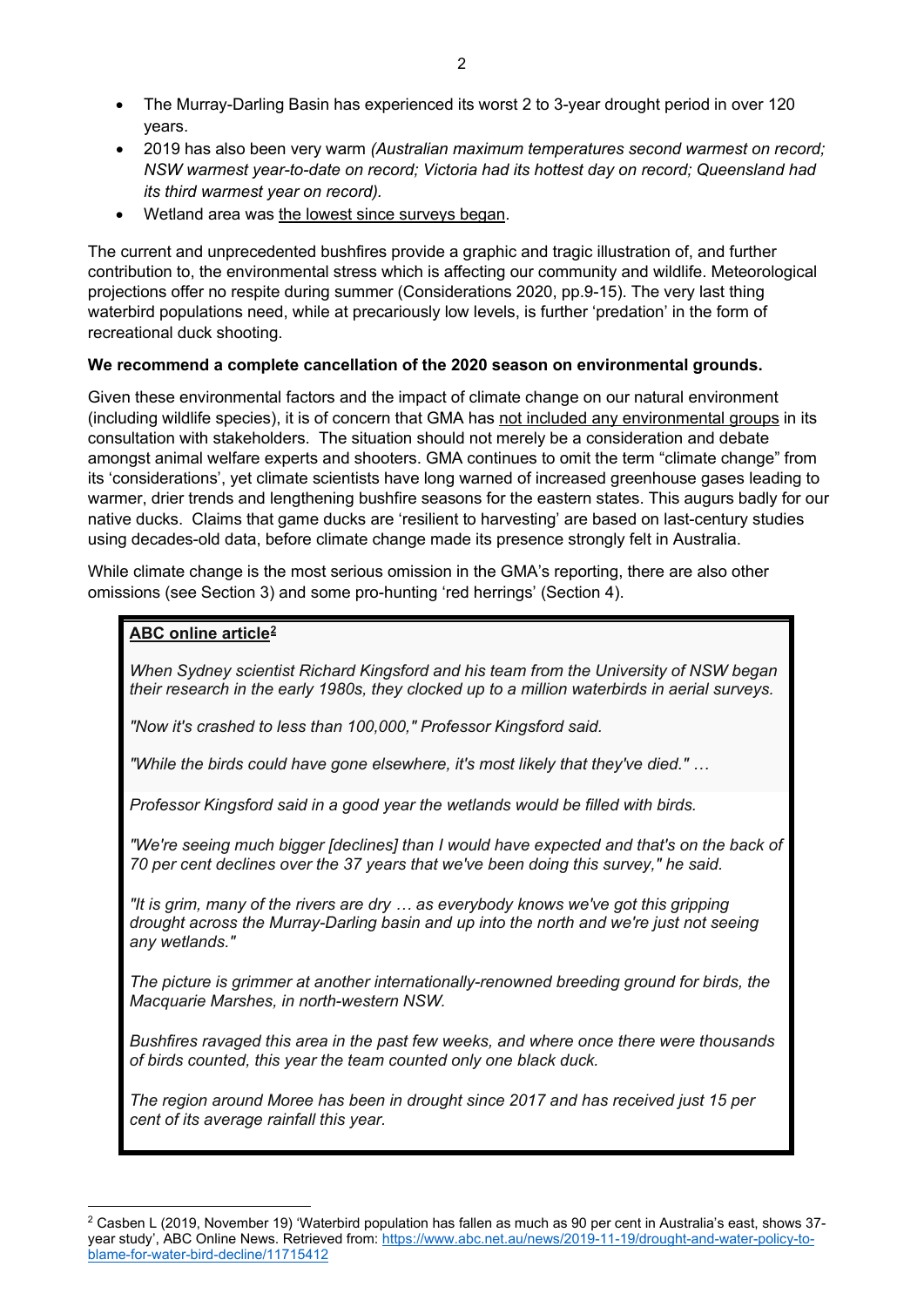*Professor Kingsford said with little to no water in the river system around Moree, farm dams are one of the few areas that birds crowd into during bushfires.*

*"Fires have occurred in the past but are they becoming more regular as our wetlands are drying out, and that means they could be becoming more severe and burning the root system," he said.*

### **2. The critical numbers - in summary form**

Total waterbird populations across all eastern states increased slightly (8%) over the previous (2018) survey, but are still well below average. Importantly, Victorian waterbird abundance declined by 40% from 2018 levels (*Considerations 2020*, p34, p35 and p50):

- The increase in other states is small as it's coming off a low base (2018 was a very poor year).
- "*Bird detectability can increase during dry periods as birds concentrate on remaining open wetlands. This may have contributed to the observed increase…*" (*Considerations 2020, p35)*
- There were nine "trainee observers" in the EAWS team this year (p.3), including one from GMA, and it is unknown (to Animals Australia) whether this may have affected counting results.

**EAWS 2019 found that waterbird abundance in Victoria (all species combined, Bands 1 to 3) was about half that of the previous year** (*Considerations 2020*, p34) which was itself a poor year.

- At a quick glance, the graphs on p34 appear similar. However, the different scales on the bar charts (albeit noted by the designer) fail to clearly illustrate the stark drop in abundance in Victoria.
- *Considerations 2020* does not provide specific information about game duck abundance, by species, by survey band in Victoria (see Section 3). Given the dramatic population slump in Victoria, any slight increase in abundance must have occurred in Queensland (Bands 9 and 10).
- EAWS 2019 found that 50 per cent of waterbirds (all species combined) were concentrated on 11 wetlands, most of which were in northern Australia (EAWS p3; p9) (Fig. 1).
- Given the absence of habitat in central eastern Australia, there is limited opportunity for largescale movement between north and south *(Considerations 2020*, p50) (Fig. 2).
- Game ducks sheltering in Victoria will be marooned here and effectively subject to "canned hunting" if there is a 2020 duck season – contrary to the principles of "fair chase" extensively discussed<sup>[3](#page-2-0)</sup> in the Regulatory Impact Statement for the *Wildlife (Game) Regulations 2012* that currently apply.



**Figure 1.** Waterbird distribution in Eastern Australia. Image from EAWS 2019, page 9.

<span id="page-2-0"></span><sup>3</sup> See pages 24-26; 68 and 105 of the RIS.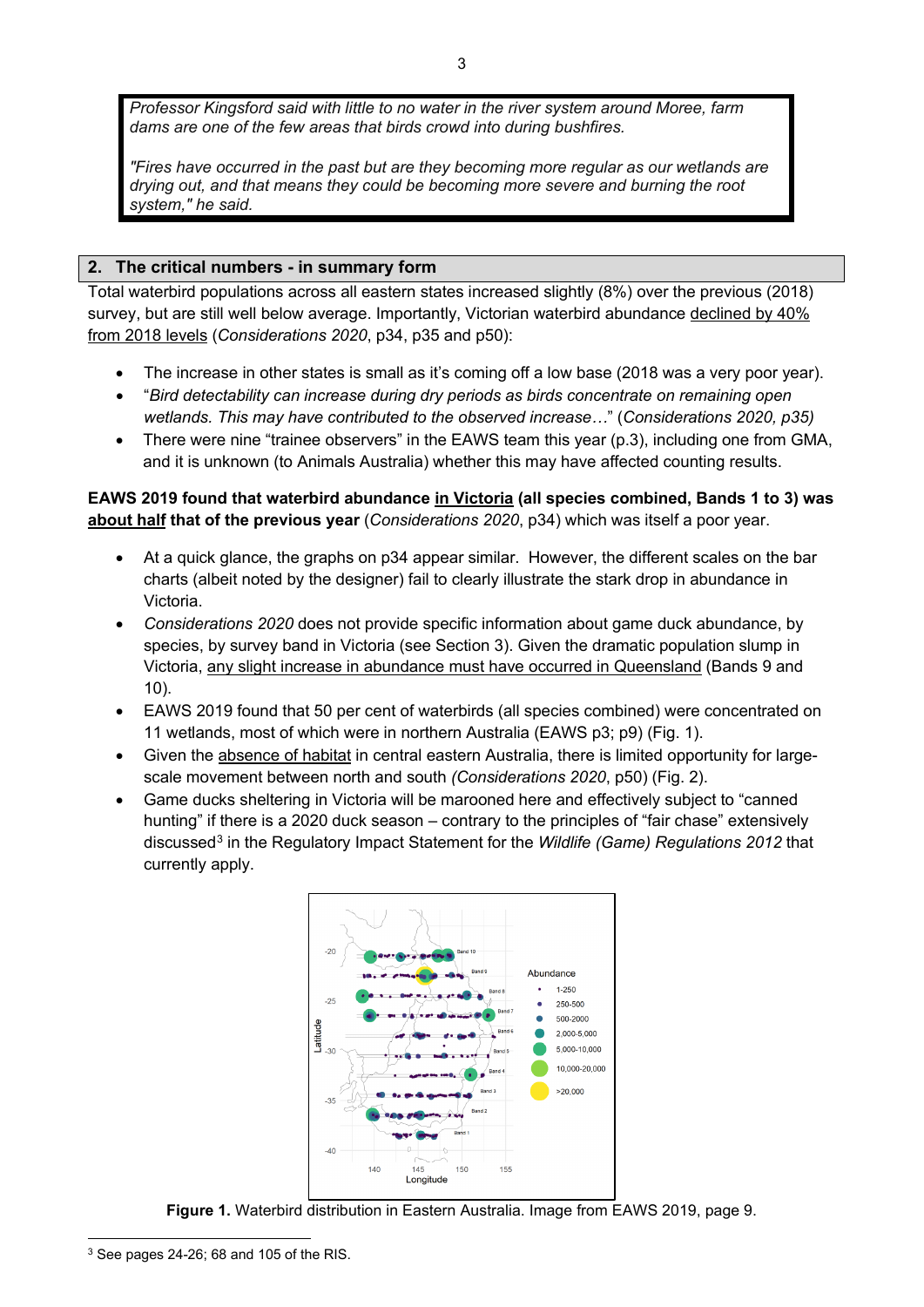## **Wetland habitat area is at the lowest point for 37 years of the survey project (EAWS 2019) – a reflection of unprecedented drought.**

• *"The fundamental requirement for healthy populations of waterfowl is habitat." –*Submission from Field & Game Australia (FGA) to GMA, Dec 2017, p.2.

## **"Long-term trends are more informative for predicting population status than year-to-year fluctuations"** (*Considerations 2020*, p42)

- Examination of the game duck abundance graphs on pp35-36 of *Considerations 2020* shows that the 2019 figure lies well within the band of low readings from the Millennium Drought (late 1990s to 2010[4\)](#page-3-0).
- The long-term population trend is clearly downwards (Section 3, Fig. 14).



**Figure 2.** The swathe of drought across central eastern Australia. The resulting absence of habitat effectively prevents game ducks from moving between Victoria and Queensland. Bushfires are now in these drought-stricken groups. Image from Bureau of Meteorology<sup>5</sup>.

## **3. Omissions**

We are concerned about the following omissions from the *Considerations 2020* document and therefore that it fails to provide a comprehensive and adequate briefing in each of the following areas:

- Temperature trends
- Breeding data for game ducks
- Time series data for species of game ducks
- Discussion of the serious long-term decline in native duck populations
- Consideration of the wider environmental issues related to a duck shooting season whether a 'restricted' season or a full season
- Reliable data for past seasons.

<sup>4</sup> <http://www.bom.gov.au/climate/updates/articles/a010-southern-rainfall-decline.shtml>

<span id="page-3-1"></span><span id="page-3-0"></span><sup>5</sup> Australian Government Bureau of Meteorology, 'Drought - Rainfall deficiencies and water availability, 20-month rainfall deficiencies map'. Retrieved from:<http://www.bom.gov.au/climate/drought/>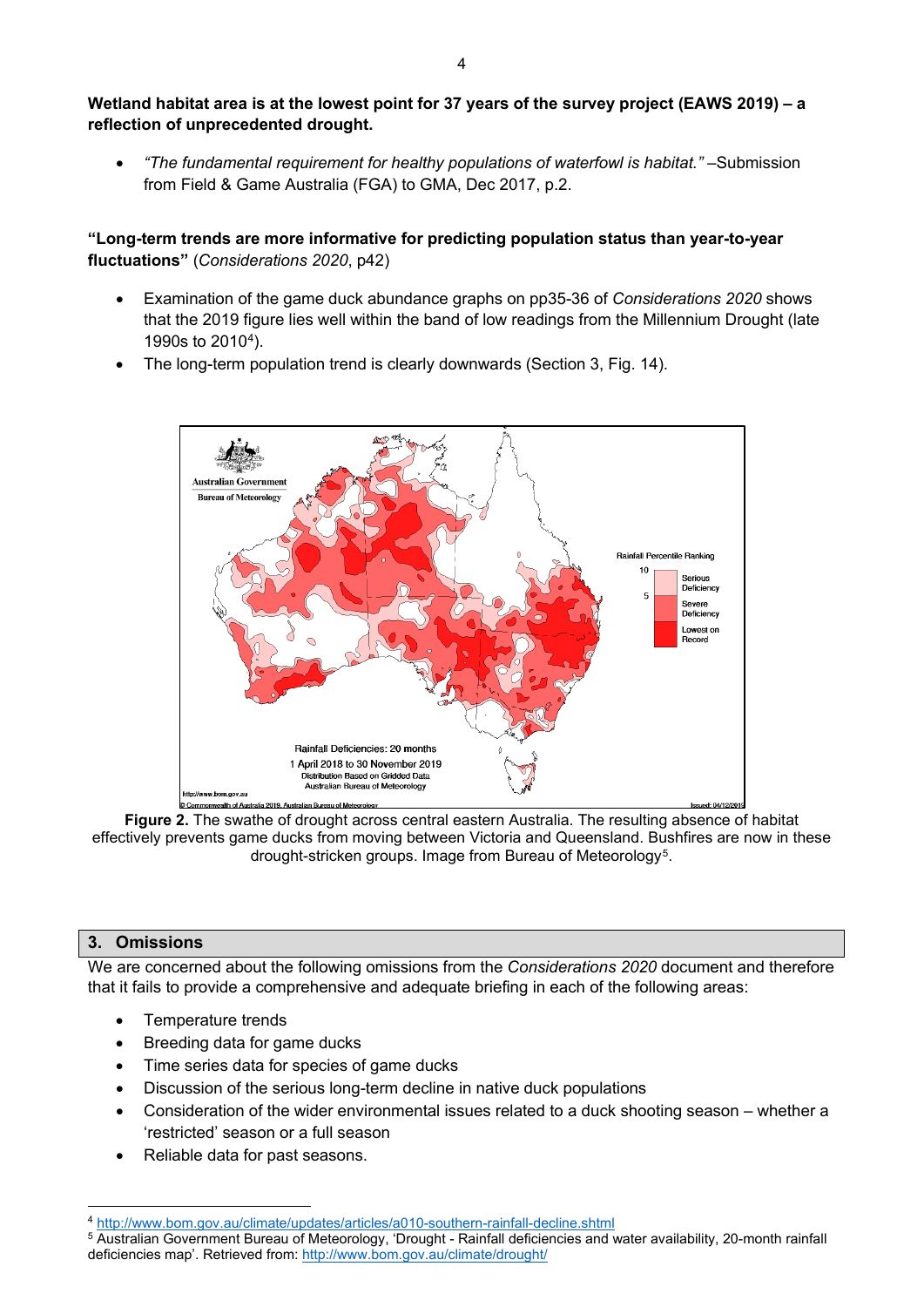We discuss each of these omissions in detail below.

#### **Temperature trends**

This year, three pages of *Considerations 2020* have been devoted to the Lake Eyre basin which partially filled – before drying again. In our view this appears to over-emphasize a single and temporary event which cannot reverse the long-term trend. Unfortunately, elevated temperatures mean that wetlands dry more quickly than in the past. EAWS 2019 found a record low for wetland area, but even those areas will dry further over summer. Temperature trends for Australia are startling but have been omitted from the GMA's analysis – which as mentioned above, consistently avoids any links to climate change:



Figure 3. Trend in hottest day 1970-2018 (degC/100yr). Image from Bureau of Meteorology<sup>6</sup>.



**Figure 4.** Trend in % warm days 1970-2018. Image from Bureau of Meteorology[7.](#page-4-1)

<span id="page-4-0"></span><sup>6</sup> Australian Government Bureau of Meteorology, 'Australian climate extremes - Trend maps'. Retrieved from: <http://www.bom.gov.au/cgi-bin/climate/change/extremes/trendmaps.cgi?map=TXmx&period=1970> <sup>7</sup> Australian Government Bureau of Meteorology, 'Drought - Rainfall deficiencies and water availability, 20-month rainfall deficiencies map'. Retrieved from: [http://www.bom.gov.au/cgi-](http://www.bom.gov.au/cgi-bin/climate/change/extremes/trendmaps.cgi?map=TX90&period=1970)

<span id="page-4-1"></span>[bin/climate/change/extremes/trendmaps.cgi?map=TX90&period=1970](http://www.bom.gov.au/cgi-bin/climate/change/extremes/trendmaps.cgi?map=TX90&period=1970)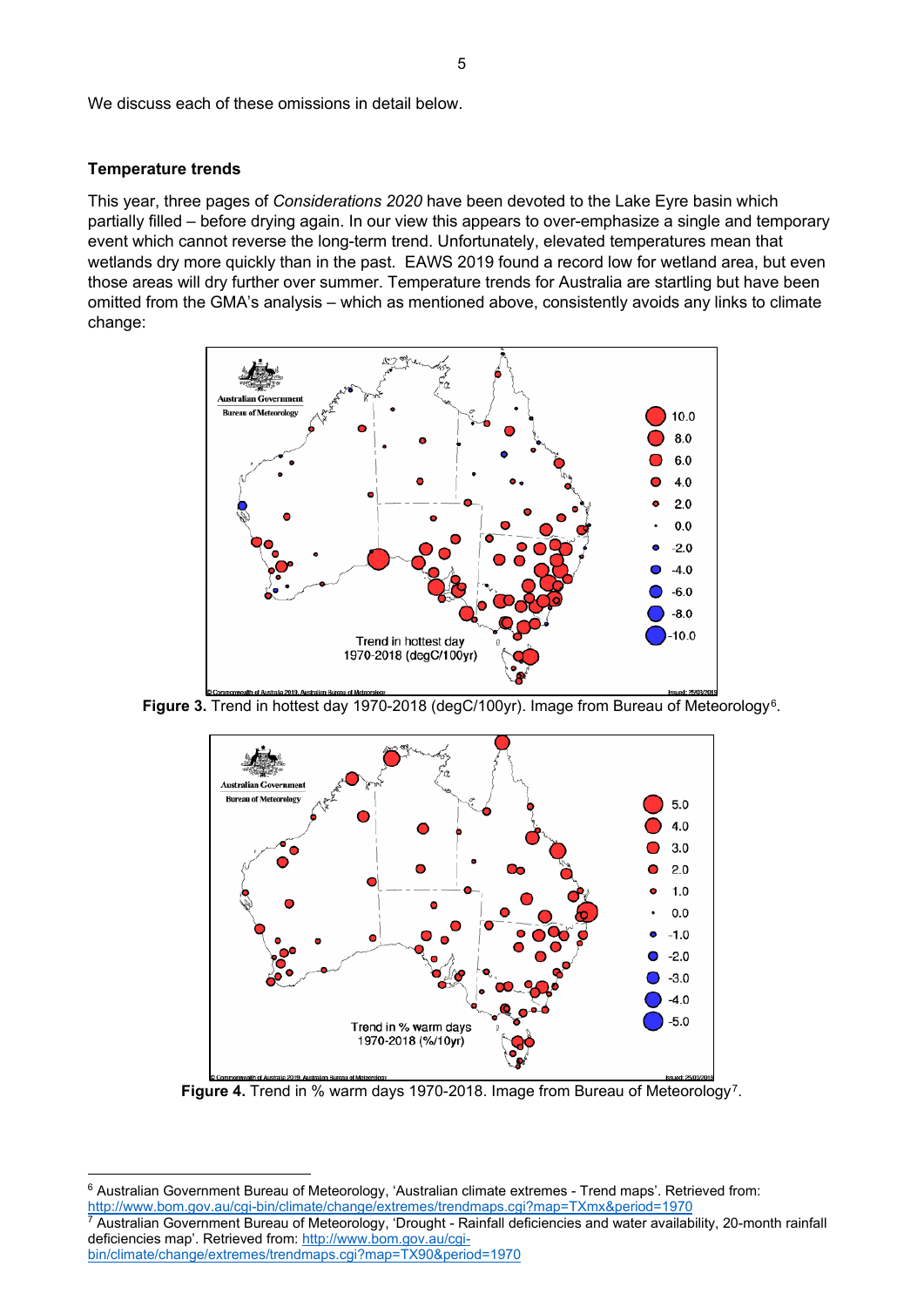### **Breeding data for game ducks**

As GMA will soon make a recommendation regarding another season for shooting game ducks, it's relevant to know whether these '**game**' species have been breeding. No such information is provided in *Considerations 2020* (as has been the case in the past also). In the past, we have obtained some relevant data directly from the Kingsford/UNSW research team, via personal request. It is unacceptable that this information is omitted from GMA's *Considerations* each year.

*Considerations 2020* devotes three pages (pp.38-40) to breeding but fails to indicate whether the EAWS found any evidence of game ducks breeding. It's irrelevant and misleading then to say (p.39) that "Most of the breeding occurred in Band 1" – if none of that breeding observed by EAWS included game ducks. Regardless, if there was any breeding of game species it was minimal as *Considerations* (p.38) does indicate that of the six species observed to have bred, 97% was attributed to Black Swans and Straw-necked Ibis (non-game).

On p40, GMA provides figures from its opening weekend bag survey, which found a wide range (from 14.6% to 44%) of immature birds in bags. However, young birds are particularly vulnerable to shooters, having no previous experience of that fear or how to avoid that danger. Thus, the relatively high percentage of shot juveniles is a poor measure of breeding rates.

However, on the last page of *Considerations 2020*, we note one of the most important statements of the entire document:

*"Excluding 2016, there has been very little large-scale waterbird breeding since 2013 and the existing populations constitute core breeding stock."* 

If these 'core breeding stock' birds are permitted to be shot in 2020 it will further destroy the capacity to rebuild when more favourable conditions return. Note there is still no specific reference to game ducks.

## **Time series data for game duck species**

In EAWS 2018 and EAWS 2019, Kingsford and the UNSW team have introduced trend analysis**.** All four of the major indices - total waterbird abundance, breeding index, number of species breeding, and wetland area index - show statistically significant declines over time for the period 1983-2019. The longterm survival of Australia's native waterbirds (including those declared 'game' species) is threatened. The dramatic decrease in the long-term average for game bird abundance is shown in Fig 5 below<sup>[8](#page-5-0)</sup>. Recent years have been so poor that the "blip" from rains that ended the 'Millennium' drought has now been dissipated. This is highly pertinent as GMA has a mandate to promote "sustainability and responsibility in game hunting in Victoria".





<span id="page-5-0"></span><sup>&</sup>lt;sup>8</sup> Graph produced by Animals Australia, using game duck abundance data from annual EAWS surveys.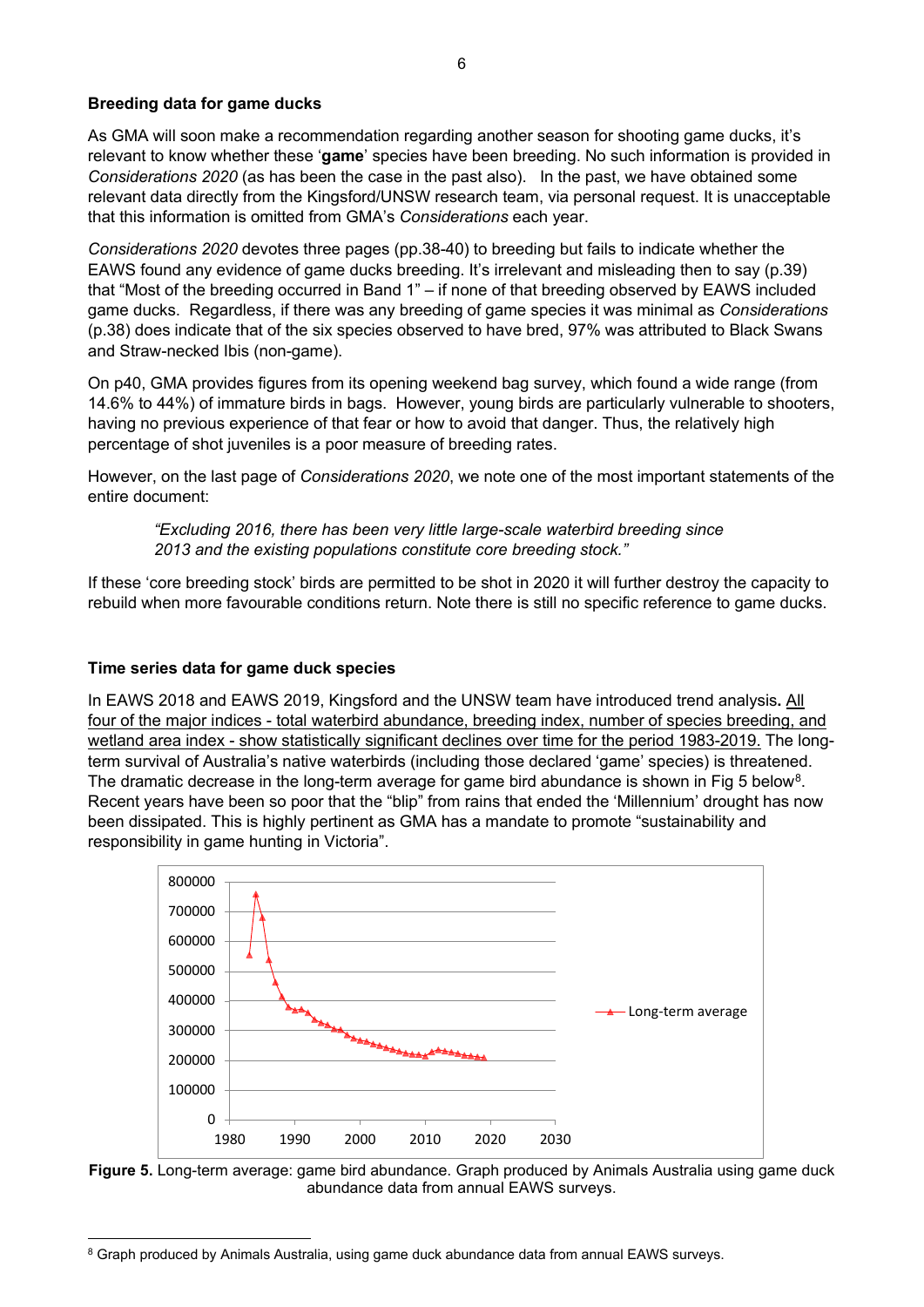Unfortunately, the GMA's *Considerations* documents omit the time series graphs for game duck species. As a stakeholder, we request that these graphs be included. We also seek the reinstatement of the former time series graphs by species and Survey Band. It is extremely difficult to study any longterm trends from the bar graph on p.37 of *Considerations 2020*.

#### **Discussion of the serious long-term decline in game ducks**

The 2019 EAWS Summary report states (p.3):

*"Most game species abundances were well below long term averages, in some cases by an order of magnitude; six out of eight species continue to show significant long-term declines (Table 3)."*

This decline is a serious concern for sustainability. It is unacceptable that this key finding was omitted from the GMA's *Considerations 2020* document. The following time series graphs (extracted from EAWS 2019) provides this key information. While the index is not an absolute count, it is based on the aerial count, and measures trends.



**Figure 6.** Pacific Black Duck: time series. Average index approx. 18,000; 2019 'harvest' 83,031 **Figure 7.** Australasian Shoveler: time series.







Average index approx. 2,300; not permitted in 2019 'harvest'.



**Figure 9.** Grey Teal: time series. Average index approx. 115,000; 2019 'harvest' 63,421.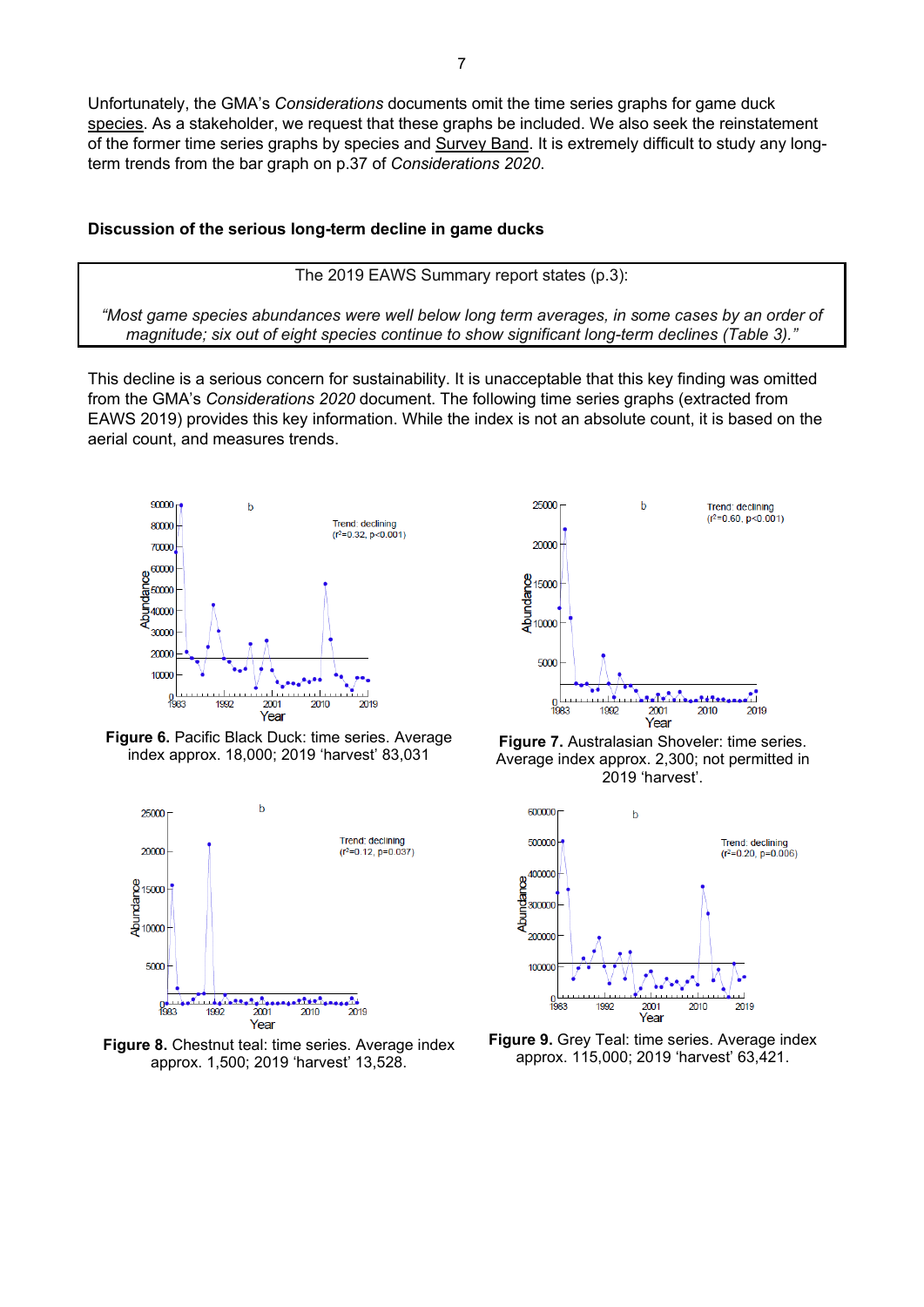

**Figure 10.** Hardhead: time series. Average index approx. 17,500; 2019 'harvest' 621.



**Figure 12.** Pink-eared Duck. Average index approx. 35,000; 2019 'harvest' 3,103.



**Figure 11.** Mountain Duck (Shelduck). Average index approx. 8,000; 2019 'harvest' 8,685.



**Figure 13.** Australian Wood Duck. Average index approx. 13,000; 2019 'harvest' 57,588.

Of all these species, only the Wood Duck has nudged above the long-term average, and for the first time in 7 years; this is not a sustainable recovery. All the other game duck species populations remain in dire straits.

Note that there seems little relationship between these time series graphs and the 'harvest' numbers claimed (self-reported surveys) by Victorian shooters; there is no independent verification of their claims. However, these time series graphs are for all bands of the survey; it would be more helpful to have the data for individual Victorian bands. The pink-eared duck represented only one per cent of the 2019 Victorian 'harvest' compared with 12% in 2017. However, on the 2017 opening weekend, more than half the pink-eared ducks shot were juveniles, undermining the potential recovery from favourable conditions around that time.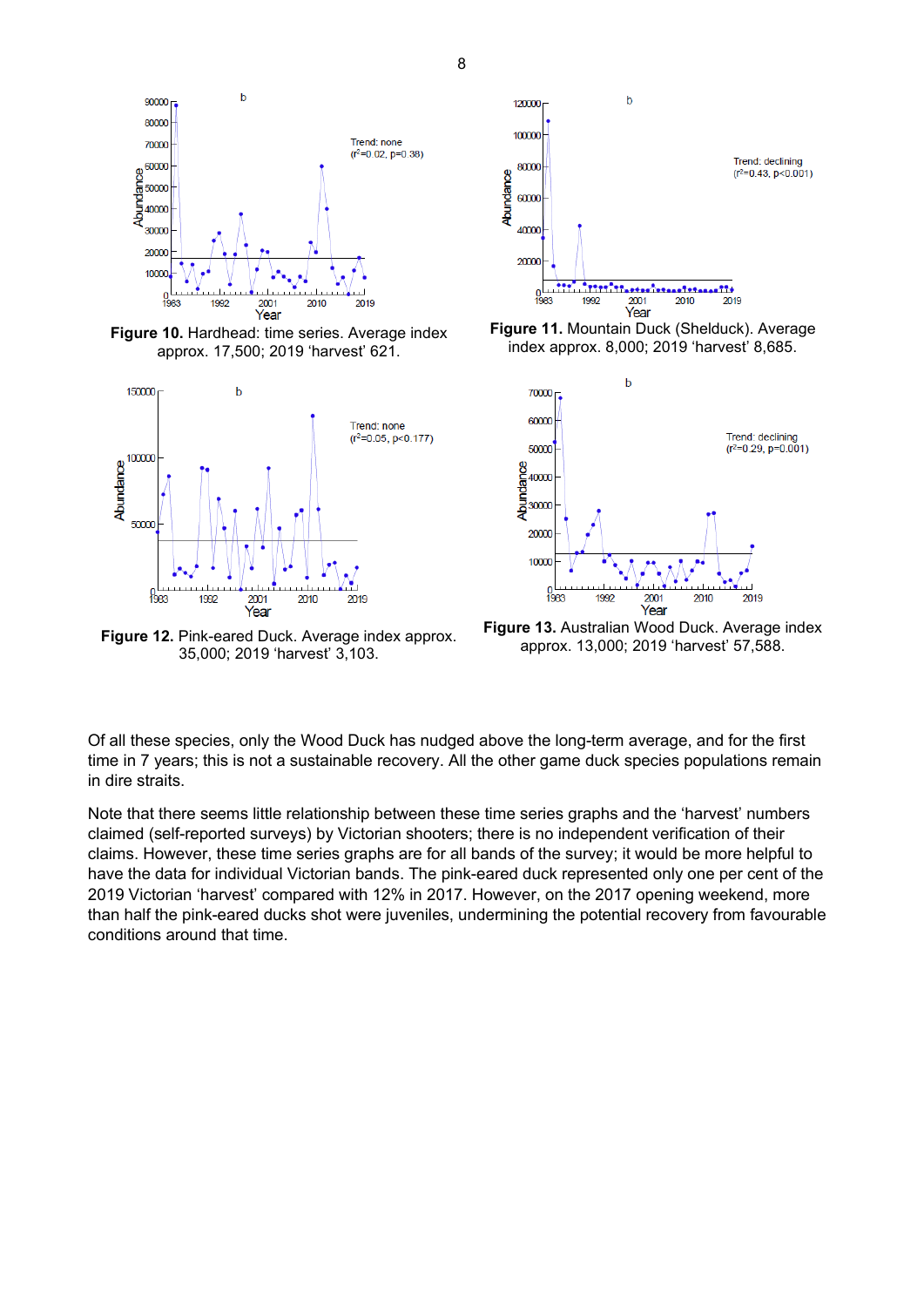

**Figure 14.** Game Duck abundance index: 1983-2019. Long-term trend of decline for all game species combined. Animals Australia performed this regression analysis for the annual EAWS data on game duck abundance.

#### **The wider environmental issues – even for a 'restricted' duck shooting season**

The impact of climate change and its dire consequences - unprecedented drought, unprecedented wildfires in a record-length fire season, and a record low wetland area index – have magnified this issue to an ecological issue with wide significance.

But even two years ago, there were serious environmental consequences of the 2017 duck shooting season. The illegal duck massacre at Kerang wetlands on the opening weekend gained media attention. But there was environmental damage elsewhere. This is best illustrated in the words of a highly credible eye-witness (refer box, Fig. 15) whose name we shall suppress (it is widely understood that those who speak out against shooters run the risk of retribution).

The 2017 independent review of GMA by Pegasus Economics<sup>[9](#page-8-0)</sup> ('Pegasus review') was scathing in its assessment of GMA's performance as a regulator. Even with additional staff provided by the government's recent injection of funds to GMA, it is impossible for officials to be everywhere at all times (see for example, Figs 16 and 17).

The witness in Fig. 15 gives a convincing account of how powerless regional residents feel in relation to the regulation of duck shooting. GMA's media releases advise people to call Crime Stoppers if they see illegal behavior. However, an FOI request<sup>10</sup> revealed that police do not keep records of complaints relating to duck shooting, so it is impossible to assess the effectiveness of such action. In the situations mentioned in Fig. 15, the shooters would likely have ceased their illegal activities before any authorities were dispatched to investigate.

<span id="page-8-0"></span><sup>9</sup> https://www.gma.vic.gov.au/ data/assets/pdf\_file/0011/481682/Assessment-of-the-GMAs-compliance-and.pdf

<span id="page-8-1"></span><sup>10</sup> Victoria Police, File reference 66341/19: final response to FOI request lodged on 8.5.19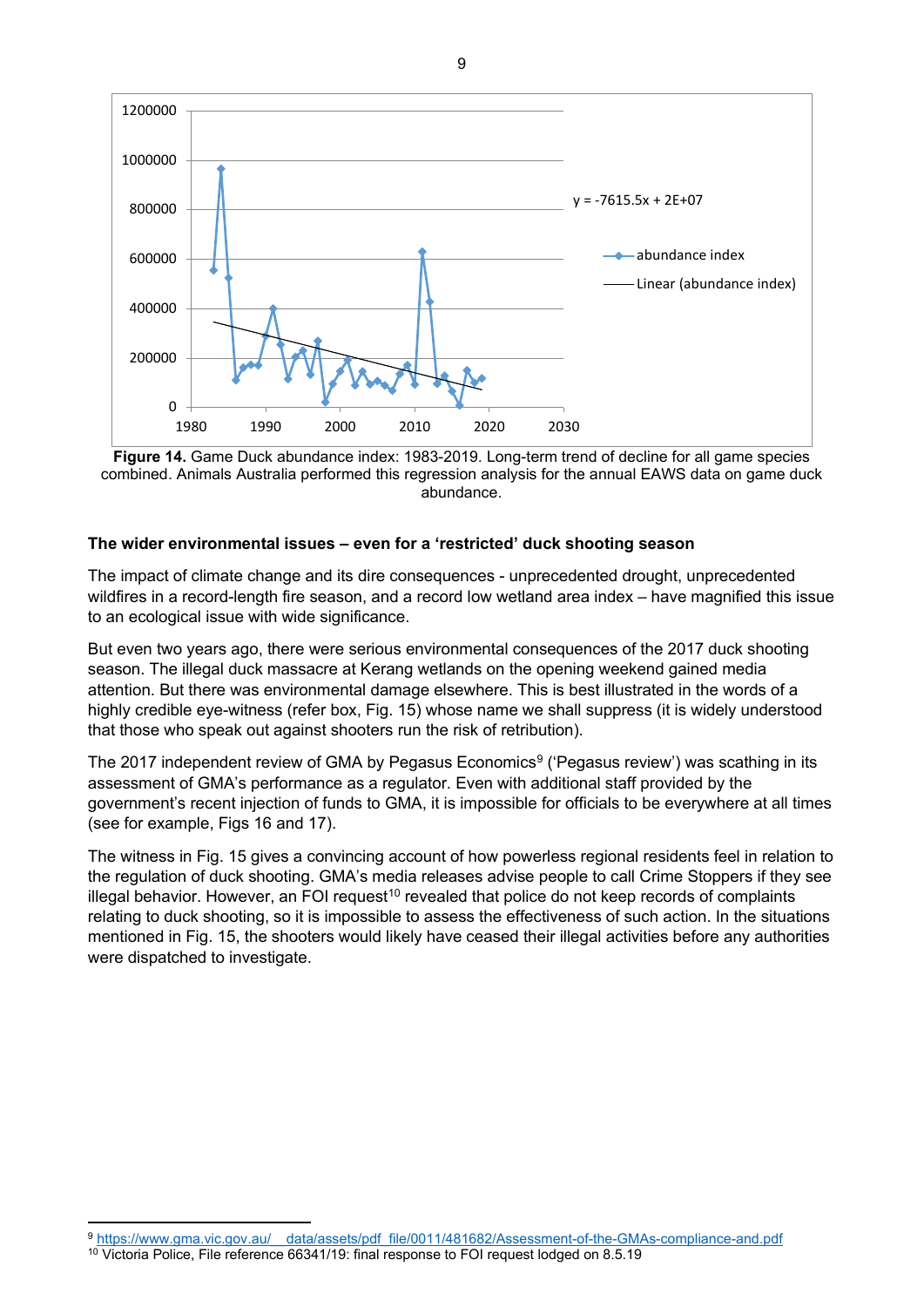#### **Figure 15. Environmental impacts of duck shooting - an eye-witness account.**

*"Duck shooting has been disastrous for our local wetland species. I live near a significant seasonal wetland and after years of drought, our wetland remained full for the entire year for the first time in many years during 2017. Leading up to the 2017 duck shooting season, bird life was prolific on our wetland, many species nested for the first time there in years and the season was good for them, until the shooting started. From opening weekend for three weeks solid, beginning before dawn until after dusk, our wetland was a war zone. Nesting birds such as Cormorants, Darters and Night Herons abandoned their nests and young. The week before opening, the wetland was a naturalist's paradise. Species allowed me to pass by in my tinny with electric motor, unperturbed by my presence. A week later, gunshot scared all life that wasn't killed, and it left the wetland. I could not get out on my boat for 3 weeks until the shooting abated and by that time, the silence was deafening. All birds had disappeared and did not return, despite the wetland remaining full of water, until 3 months or more later and then only a handful of the species returned; many did not and still have not to this day returned.*

*2018 duck shooting opening saw roughly 30 ducks on our wetland. A dismal number that had never recovered from the previous shooting season. Within opening day, there were no ducks on the wetland, but despite this, the shooting continued; in fact a duck shooting camp decided to shoot continuously for half an hour from their campsite after dark, after 9pm that night, across the water, directly towards a homestead. Neighbours and I called the police as we could not get in touch with the GMA after hours on a Saturday night. Local police said they did not have the resources to send anyone out that night and it wasn't until I drove down and faced my headlights towards the water in line with their campsite across the wetland that the shooting ceased.*

*During both the 2017 and 2018 season, shooters have committed the crime of illegal timber removal. This act was done on a commercial scale with trailer loads of furniture slabs and old growth burls taken out of the forest. In 2018 they even had a portable mill with them to cut the slab lengths with ease. As timber removal was a serious crime performed by the shooters the season before, Parks Victoria made their presence felt on opening morning but did not return, despite phone calls to report the chainsaw and mill activity. Parks Victoria did not have the resources to return the following day when the timber removal began. The GMA and police were present on the Sunday morning of opening weekend but did not find any illegal activity. The shooters knew once the authorities left, they would not be checked upon again and this is when once more, the illegal timber removal began. Entire tree trunks were milled into commercial timber slabs.*

*Each season the locals here are left to pick up the pieces. Large quantities of rubbish are left at shooters' campsites and actually in the water. In 2017 I discovered two holes which had been dug and back filled right on the water's edge where I put my boat in, one with a plastic shopping bag full of spent shot gun cartridges and the other full of bird remains, including remains of an illegally shot Nankeen Night Heron. In 2018 there were spent cartridges left on reed stems protruding from the water, intentionally carefully placed there. The majority of the rubbish is used toilet paper, empty alcohol cans and bottles and spent cartridges. In 2017 the local kindergarten kids while attending bush kinder came across many bird remains which upset them.*

*Duck shooting season means that for the duration of the shooting, no one else can use the wetland both locals and tourists stay away. Locals who use the area for birdwatching, horse riding, bushwalking and cycling cannot utilise the area for fear of being in the firing line and also the fear of running into aggressive, alcohol fuelled people with firearms and no one allows their children to utilise the area while the shooters are there. I have witnessed many times shooters in boats with gun in one hand, alcohol in the other, also shooting while boat is moving under power with motor unattended. I have witnessed Darter chicks jump out of the nest because shooters have passed too closely in boats. They nest in trees which stand in the water and the chicks were still fluffy with down, too young to*  leave the nest and when they hit the water they did not resurface. They drowned. I have picked up *protected species floating in the water who have been shot, and recovered injured ducks many weeks later from the wetland. Governments need to protect our natural areas and giving permission to shoot our native duck species is allowing a minority group to wreak major environmental damage which affects numerous wildlife species, habitats and also community members who live in these areas."*

*Postscript: In 2019, the wetland was dry again. There were no ducks and no shooters.*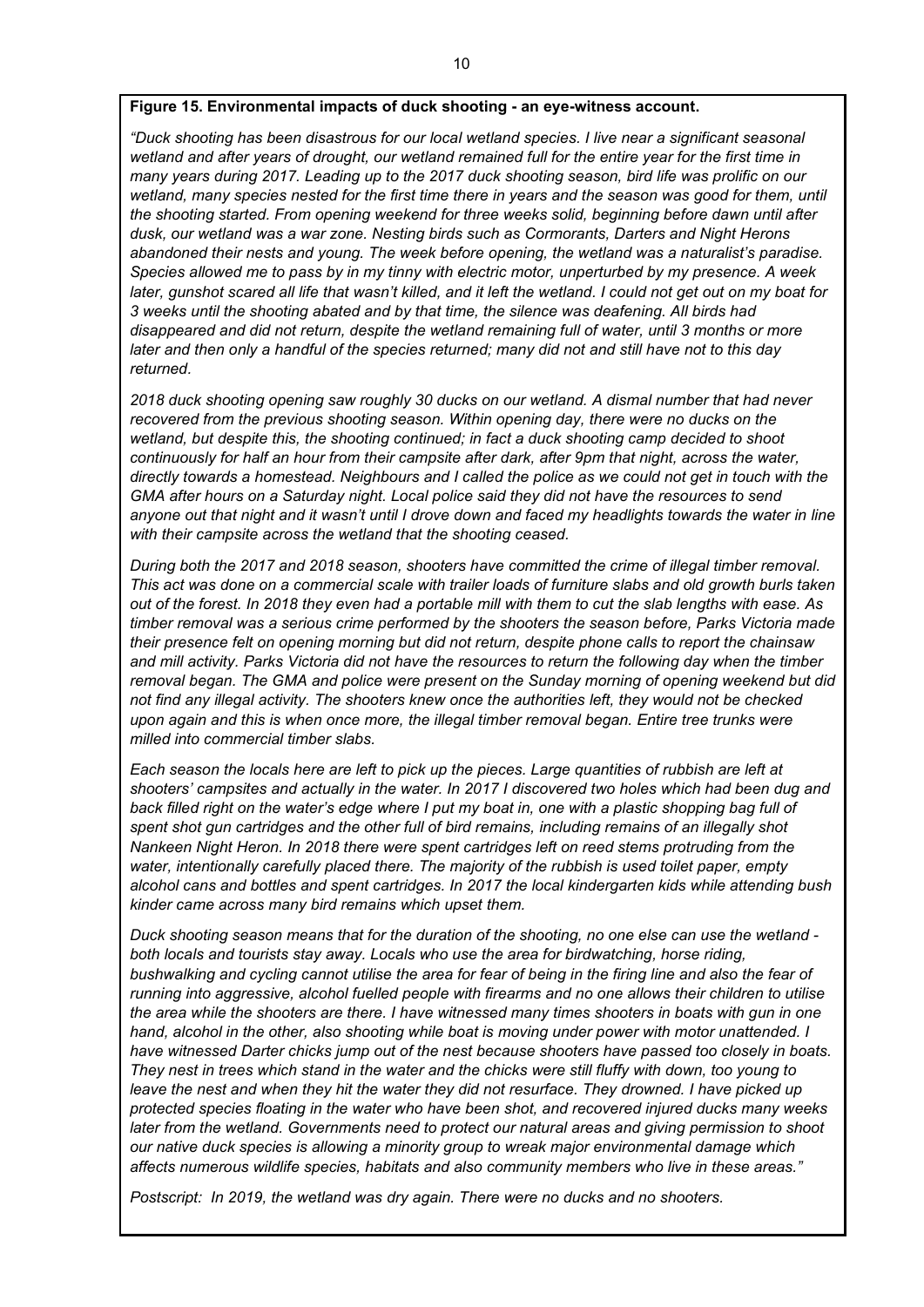A member of the public has provided photos of regulatory vehicles parked back at their Kerang motel by early afternoon on the opening day of the 2019 season, illustrating the point that enforcing hunting rules is physically difficult and patchy at best:



**Figure 16.** Photo taken at 1.19pm on 16 March 2019.



**Figure 17.** Photo taken at 1.22pm on 16 March 2019.

# **Reliable data from previous seasons**

GMA obtains its 'harvest' data from a series of fortnightly phone surveys (200 shooters each fortnight) during the duck shooting season. A separate survey of 400 shooters is conducted at season end to ascertain how many took part in the season at any stage.

This year, there was an obvious discrepancy in the reporting (in *Considerations*), as the opening weekend participation was quoted as 42% yet the overall season participation was only 22%. This was later corrected to a season participation rate of 55%, with the problem attributed to a faulty spreadsheet submitted by the phone survey company.

Information later provided by Arthur Rylah Institute (to Animals Australia directly) suggests that of the 400 shooters in the final survey, 220 actually took part in the season, but 132 of their responses were corrupted and treated as 'non-participant'. It is disturbing that such an error was not detected by GMA and particularly so as this is an important (and politically sensitive) statistic.

A fundamental question then arises about the reliability of such phone surveys. In 2013, the then government undertook a hunter survey that was later used to claim significant economic benefits from hunting (since discredited<sup>[11](#page-10-0)</sup>). However, page 9 of the 2013 survey report<sup>[12](#page-10-1)</sup> acknowledged that one-third of licensed game hunters do not provide a phone number to the regulator. It is not known (to Animals

<span id="page-10-0"></span><sup>11</sup> A 2019 national survey of hunters and shooters confirmed critics' views that hunting and shooting provide minimal NET economic benefit because the money would be spent on other items if not shooting (see p1): [https://www1.health.gov.au/internet/main/publishing.nsf/Content/ADE1F41517817F2ACA2584770015A21D/\\$File/Report-](https://www1.health.gov.au/internet/main/publishing.nsf/Content/ADE1F41517817F2ACA2584770015A21D/$File/Report-Economic-and-social-impacts-of-recreational-hunting-and-shooting.pdf)[Economic-and-social-impacts-of-recreational-hunting-and-shooting.pdf.](https://www1.health.gov.au/internet/main/publishing.nsf/Content/ADE1F41517817F2ACA2584770015A21D/$File/Report-Economic-and-social-impacts-of-recreational-hunting-and-shooting.pdf)

<span id="page-10-1"></span><sup>12</sup> Dept of Environment and Primary Industries, *Estimating the economic impact of hunting in Victoria in 2013:* [https://www.gma.vic.gov.au/\\_\\_data/assets/pdf\\_file/0010/481717/Estimating-the-economic.pdf](https://www.gma.vic.gov.au/__data/assets/pdf_file/0010/481717/Estimating-the-economic.pdf)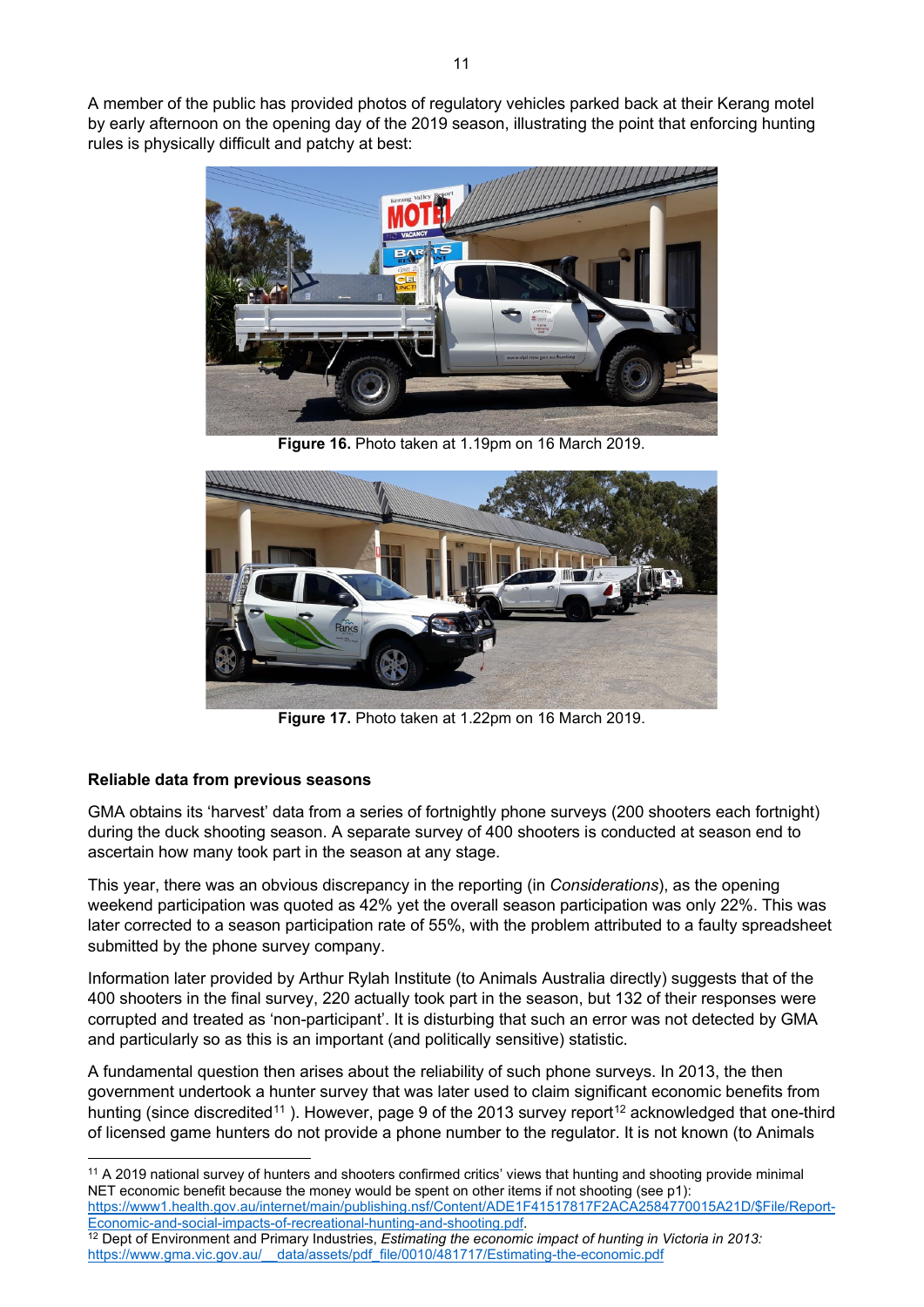Australia) how many duck licence holders currently provide a phone number, but it raises the question of how representative these surveys are of all duck shooters.

GMA produced an earlier report (July 2019) for stakeholders, and the data in that report was different to the final harvest report, in terms of licensed hunter numbers, opening weekend 'harvest' and participants – each measure being too high. Animals Australia believes the figures provided by GMA in regard to harvest and hunter participation for the 2019 season may not be reliable.

The following are further examples of concern regarding the GMA's capacity to deal appropriately with numerical/data issues:

- On p36 of *Considerations 202*0, there is a plot of rolling averages for game duck abundance, based on three-year subsets. That technique always results in the loss of one data point at each end of the graph, but GMA seems unaware of that and has levelled out the graph at each end. This is mathematically inappropriate and reduces the visual impact of the record peak in the early 1980s.
- In 2018, the harvest report had an error on p11 (Table 6) where there were two rows of data for Pink-eared duck; was one correct and the other erroneous, or should the two be added together?
- In 2015, a particularly dry year, the GMA revised the harvest figure upwards by 40% between the first week of December (when provided to stakeholders) and Christmas (when provided to the Minister). A subsequent FOI request<sup>13</sup> provided no useful information about the source of this "error" or any future precautions to guard against a recurrence. The final harvest report was not released until a year after the end of the 2015 shooting season.

It's difficult for the public to place trust in the GMA's data. All reports of shooter participation and "harvest success" are provided by shooters themselves, who are well aware of the political impact of high or low numbers.

As noted above, key aspects are omitted from the GMA's *Considerations 2020*. However, the 52-page report does include some seemingly extraneous and misleading information and graphics. We are concerned that the inclusion of such information then appears to present duck shooting in a (falsely) favourable light, for example:

- "*There are 25,000 hunters licensed to hunt duck in Victoria"* (p.2). The reader must go to p45 to read that almost half of the licensed hunters (45%) are inactive (did not hunt ducks in 2019).
- "*Duck hunting is regulated to ensure it remains safe, sustainable, humane and equitable*" (p.2). The comments from the eye-witness (Fig. 15 of this submission) and a long history of rescuer observations and formal complaints to GMA about hunter behaviour demonstrate that it is neither safe, humane nor equitable. The graphs provided in this submission show that it is not compatible with sustainability of game species.
- There is a major heading on p16: "*Habitat availability*". But the water storages across Australia and Victoria (pp.17-18) are largely irrelevant, as they accumulate water over long periods of time, depend on factors such as human population pressure, and are unsuitable as habitat for game ducks. The storages in the Murray-Darling Basin (pp.19-20) are more relevant; Australians are sadly familiar with the scenes of dead fish as water quality and quantity deteriorates in that system, and this is normally a critical area for waterbird breeding and feeding. Storages in the northern basin are now lower than during the Millennium drought, with no likely improvement over summer.
- Soil moisture, runoff and streamflow predictions are all poor, but at p.27 the GMA highlights a rare area of high pasture growth, despite a map dominated by red, orange, yellow areas – indicating low pasture growth.
- From p.28, *Considerations 2020* covers the 2019 EAWS. The new approach (2018 and 2019) of EAWS reporting provides a misleading visual impression that there are waterbirds and wetlands everywhere along the survey bands, because the maps are covered with dots of

<span id="page-11-0"></span><sup>&</sup>lt;sup>13</sup> The former Department of Economic Development, Jobs, Transport and Resources, FOI Ref: 17-813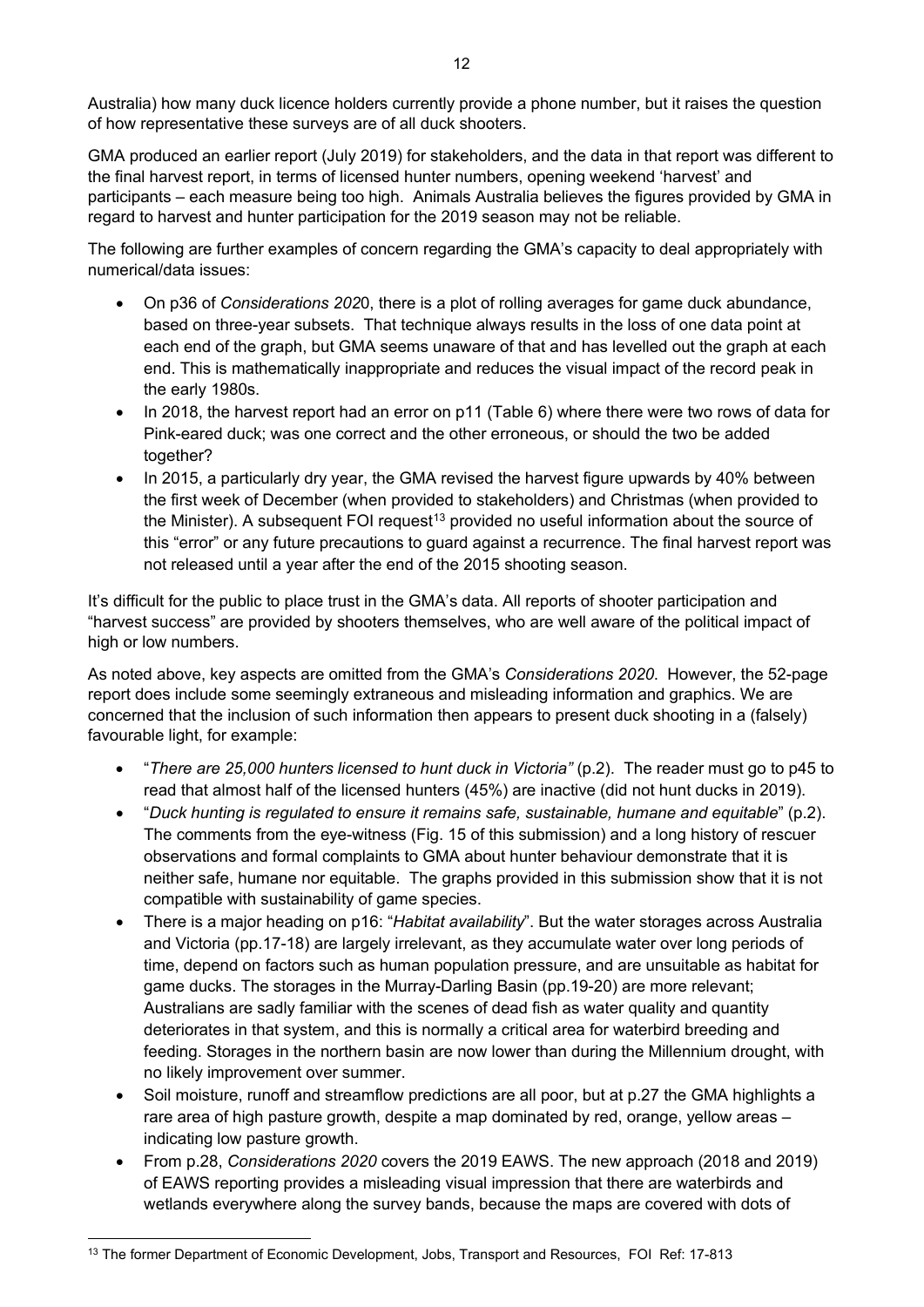various sizes. However, the smallest wetland dot can represent a large 'puddle' of only 10 square metres (0.001 ha) and the smallest waterbird dot may represent only one bird.

- The statement: "*Waterbirds were most abundant in bands 2, 9 and 10*" appears no less than three times (p.32; twice on p.33) - without the qualifier that 2019 levels in the Victorian Bands are about half those of 2018 (and 2018 was a poor year). Note these weren't necessarily game ducks, but all waterbird species combined, so of questionable relevance for duck shooting.
- At p36, the years of peak populations are referred to as "outliers" which we consider to be quite inappropriate when studying species that are known to follow a boom-and-bust pattern according to rainfall and habitat. It is significant that the last seven years of game duck abundance have been at or below the median – a highly unlikely situation if the pattern is random.
- It is noteworthy that both the long-term average (just over 200,000) and the median (around 150,000) of surveyed game birds have been calculated from painstaking counts across weeks of aerial surveys. But these aerial counts are considerably less than the 238,666 game ducks (self-reported to have been) shot for recreation in the 2019 season in Victoria. In our view this provides no confidence at all in the sustainability of species; the hunting and killing of this large number of native ducks each year puts these species at great risk.
- At p.43, we see the usual labels from GMA's *Considerations* documents: "*Where the ducks are"* and "*Where the habitat is*". But this bar graph for "ducks" is actually the bar graph for all waterbird species combined (see pp.33-34). We raised this error with GMA and obtained (by personal communication) the data for game ducks.

It must be emphasised that in Victoria the game duck abundance is about half that for total waterbirds, and the total waterbird abundance is itself about half what it was last year. The reality is that Victoria has very little in the way of game ducks or habitat this year. The 2019 "average days hunted" and "seasonal harvest per licence holder" on p46 are the lowest for a decade (at least) due to the poor season, and the situation has deteriorated since then.

## **4. Economic and social contributions of hunting**

Since 2014, hunting and shooting organisations have touted the \$439 million annual benefit alleged to flow to the Victorian economy from hunting-related activities following the publication of the study commissioned by the Victorian Department of Environment and Primary Industries (DEPI) entitled "Estimating the economic impact of hunting in Victoria in 2013."

Importantly, this reported economic benefit did not consider what impact a ban on hunting and shooting would have on the recreational behavior and spending patterns of participants.

In 2019, a new report was commissioned by the Commonwealth Department of Health (DOH) entitled "Economic and Social Impacts of Recreational Hunting and Shooting." The report was prepared by RMCG (the same consultancy who prepared the 2014 report commissioned by the DEPI) and was based on a survey of 16,576 hunters and shooters from all States and Territories.

This survey did attempt to explore how recreational time and spending would be impacted in the theoretical situation where hunting and sports shooting were both banned. The results paint a very different picture to the 2014 DEPI report. From p4 of the 2019 DOH report:

"*The gross contribution to GDP, or the economic footprint, from recreational hunting and sport shooting activity in Australia in 2018 was estimated to be \$2.4 billion, comprising \$0.8 billion directly and \$1.6 billion as a result of flow-on economic activity.*

*The gross contribution does not tell us the benefits of hunting and shooting for the Australian economy, or conversely, the impact on the economy of the (hypothetical) situation where hunting and shooting were prohibited. If hunting and shooting were prohibited, hunters and shooters would redirect their expenditure to other goods and services, and in many cases to similar outdoor activities such as camping, fishing, four-wheel driving and so on. The 'net' contribution to the economy, taking into account the substitution of expenditure to other activities is estimated to be \$335m, or 0.02 per cent of Australia's GDP*."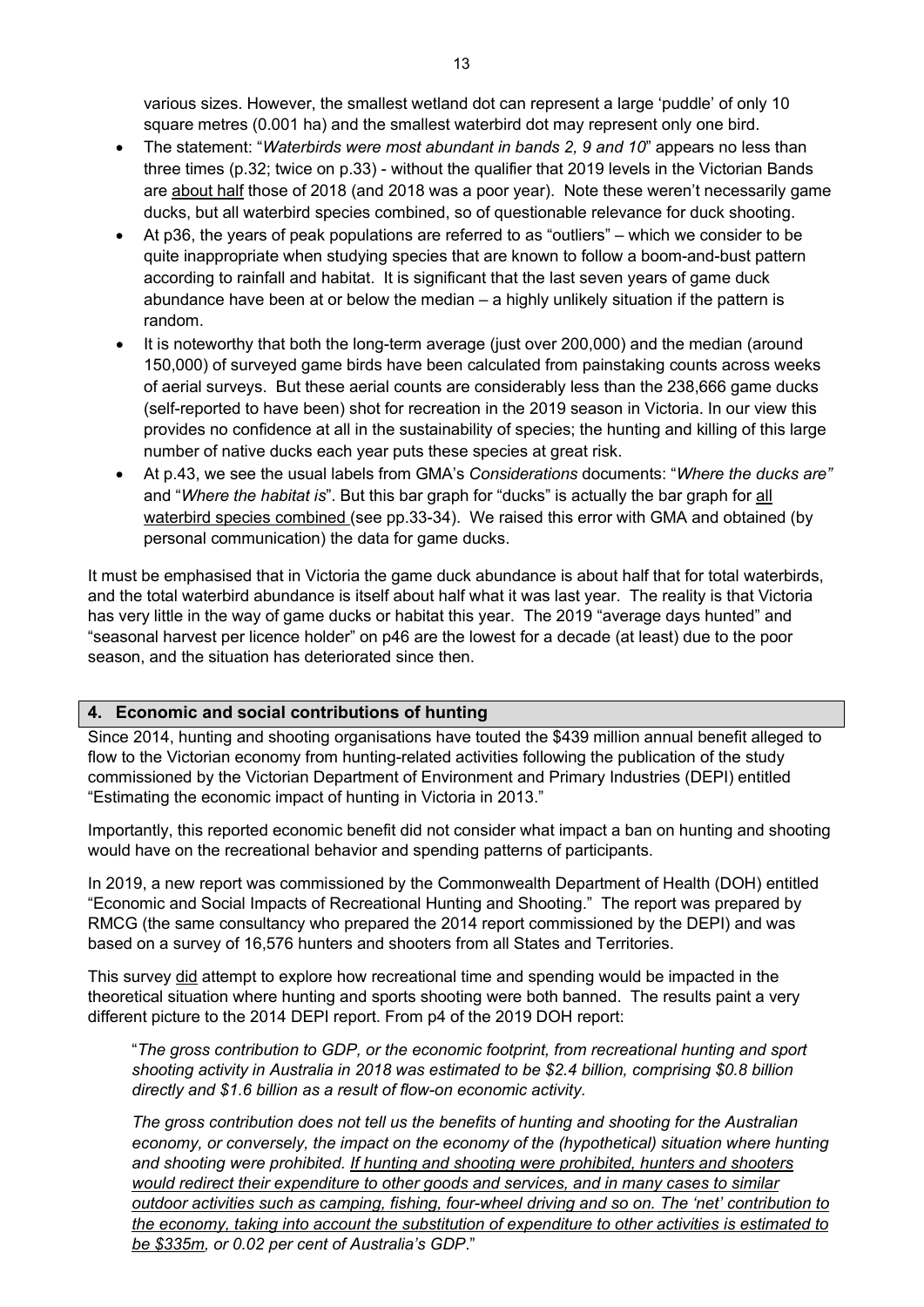The findings of the 2019 report also address the supposed health and social benefits attributable to hunting and sports shooting – finding that the vast majority of hunters would still continue to be active, enjoying outdoor activities such as hiking, camping and four-wheel driving even if hunting were banned.

### **5. Environmental concerns reinforced by the findings of the 2017 Pegasus Report**

When, as now, there is irrefutable evidence that our landscape and its wildlife are in serious trouble, it's likely shooters may push for a 'restricted' season rather than a cancellation<sup>[14](#page-13-0)</sup>. We argue strongly against allowing a 'restricted' season to occur in 2020.

A decision to review duck shooting policy in light of Labor's recognition of animals as sentient beings was overwhelmingly supported at Labor's State Conference last month. This is a further indicator and mirrors the strong shift in community opinion as people see the devastating impacts of drought, fire and climate change on landscape and wildlife. Duck shooting at the end of the 2020 summer would be seen as environmentally irresponsible (and cruel) by the majority of the community.







<span id="page-13-0"></span><sup>14</sup> In December 2017 a submission to GMA from hunting lobby group Field & Game Australia argued for five years of full seasons for all eight game bird species "to allow for the collection of standardised data". Although FGA tags itself as "the surprising conservationists", such a proposal would have led to an environmental disaster given the prevailing conditions.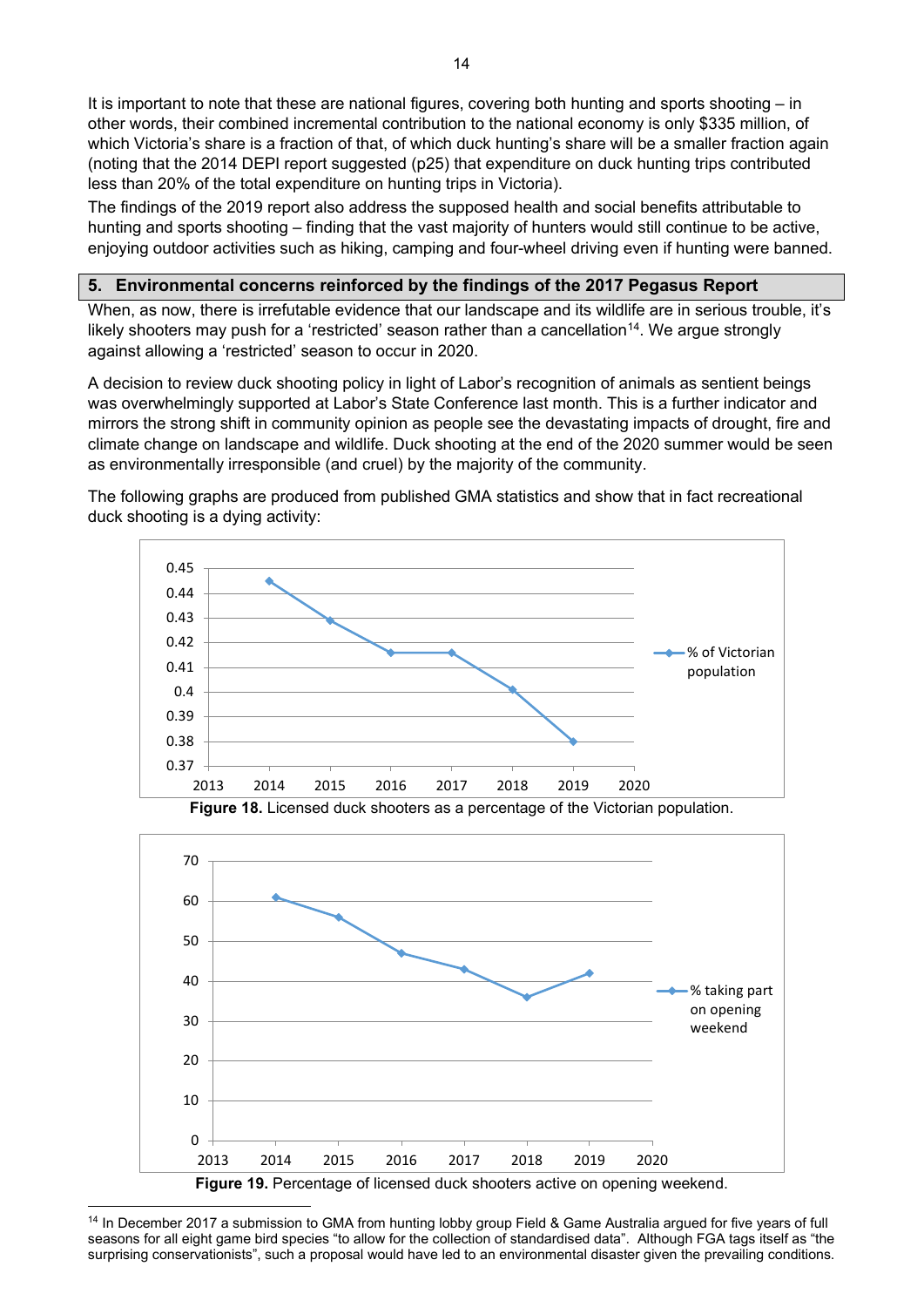

**Figure 20.** Percentage of "active" duck shooters - those who took part at any time during the season.

State Premiers from both political 'sides' (Kennett 1995; Bracks in 2003; 2007, 2008) have taken the decision to cancel duck shooting seasons in very dry periods. Some may try to compare the current situation with those years, but apart from the difficulty of comparing droughts (no two are alike) we have a clearer, more powerful new force at work today with climate change. It is more than a decade since a season was cancelled, and the trend of warmer temperatures and overall decrease in rainfall continues to bite in ways that were unfamiliar even a decade ago.

A key problem with a 'restricted' season is that bag limits cannot be enforced. It is impossible to have officials watching over shooters 24/7 at all the myriad locations around the state where they may find a waterway and some birds to shoot, including private property. Again, the real-life account (Fig. 15) illustrates how impractical this is.

In addition to game birds that would be shot without supervision, there is a largely unaddressed problem of illegal shooting of protected species. The Pegasus Report (pp.26-27) raises concerns that remain unresolved:

- With the exception of the once-in-a-lifetime Waterfowl Identification Test (WIT), "*applicants currently seeking a licence to hunt [ducks] are not required to prove any knowledge of the law, demonstrate even a basic understanding of safe and responsible hunting practices or possess any hunting competence… GMA is providing education and awareness programs to hunters only after they have acquired a licence to hunt, which does not provide any strong incentive for hunters to participate… The current arrangements are analogous to VicRoads providing driver education only after a licence has been allocated to drive on a public highway.*"
- "*Current licensing arrangements are ineffective in ensuring a minimum acceptable level of awareness and competence amongst hunters, and leaves the GMA exposed to criticism that it is not fulfilling its statutory obligations to promote the sustainability and responsibility of game hunting in Victoria.*"
- "…*the 2015 report from the Arthur Rylah Institute indicated that a much larger sample of shoreline surveys is required… for monitoring compliance with the game hunting laws and animal welfare issues*." (p.29). Such surveys look for dead and wounded birds (game or protected species) that have been abandoned by shooters.
- "*The GMA has broad responsibilities to the Victorian community and cannot rely on hunting organisations to provide information to non-members and unlicensed hunters*…" (p.35).
- "*The GMA is not effectively delivering its compliance and enforcement responsibilities*." (p.43)
- "*The GMA's current position exposes the Minister and the Board to considerable policy and regulatory risk and if not addressed will contribute to continued non-compliance with the game hunting laws and the erosion of the hunting community's social licence*." (Executive Summary)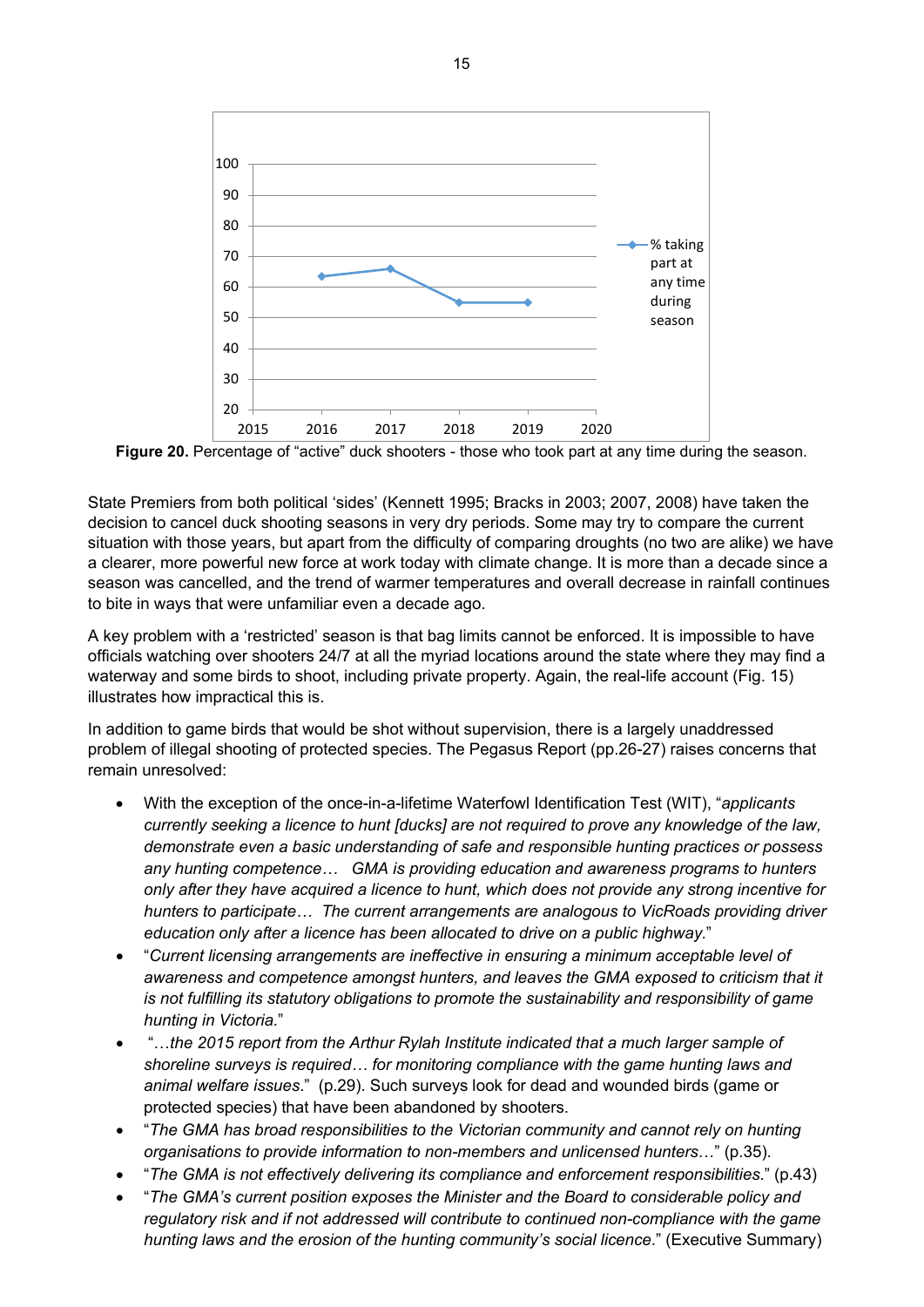Polling results (Roy Morgan poll in 2007 during the Millennium drought) show that the community is overwhelmingly against duck shooting, so any 'social licence' that may have existed is no longer present.

Although the WIT now has a slightly higher pass-mark of 85% (one wrong bird in every seven), the thousands of duck shooters who qualified previously under a lower WIT pass mark, are still allowed to shoot. Driving licence tests are known to deliver an 'instant fail' for important errors and this must be the standard for 'shooting' the wrong bird in the WIT. It can be a jailable offence to shoot the wrong bird in the field.

Animals Australia is extremely disappointed in the failure of GMA to progress the criticisms of the Pegasus report (from 2017) relating to the lack of effective education, awareness and competence training of licensed shooters, and thus its failure to fulfil 'its statutory obligations to promote the sustainability and responsibility of game hunting in Victoria'.

In 2014, when the GMA legislation was going through the state's parliament, a duck-shooting MP (Mr Katos) spoke as follows about the responsibilities of the new agency, especially in times of severe drought (emphasis added)[15](#page-15-0):

*"It is important that members of the authority are at arm's length from the hunters themselves. You do not want to have a conflict of interest on the board. Obviously, hunters will always want longer seasons and larger bag limits. In certain climatic conditions those things simply may not be possible. For example, if there is an extreme drought, duck numbers will be lower and you would have to have lower bag limits, and at times you would not have a season. Those are the sorts of things that the Game Management Authority will look at."*

**We now have a dire climatic situation, including the outlook for the coming months, and knowledge of extremely low waterbird and breeding numbers, and so the 2020 season must be cancelled.**

#### **6. Conclusion**

*Considerations 2020* acknowledged (on the last page) that:

"*Given the absence of habitat in central eastern Australia, there is limited opportunity for large-scale movement between north and south*."

On p50, *Considerations 2020* acknowledges that existing waterbird populations constitute core breeding stock. It also states that "game duck abundance increased slightly from last year" - but that increase was not in Victoria, where waterbird abundance fell by 40 % (.p34). With widespread drought and now fires - acting as a barrier to movement southwards, any modest increase up north (from a low base) is irrelevant for the Victorian shooting season. Sustainability principles demand that the remnant game ducks sheltering in Victoria should not be shot.

Environmental conditions in the eastern states have entered unprecedented times. Victoria is yet to experience the full blast of summer heat and fires. For a regulator mandated to "*promote sustainability and responsibility in game hunting in Victoria*" there can be nothing responsible or sustainable in sanctioning recreational killing of native ducks in 2020 – even for a 'restricted' season.

**The 2020 duck shooting season must be cancelled, on the current compelling environmental grounds.** 

<span id="page-15-0"></span><sup>15</sup> Hansard Victoria, Legislative Assembly, 11.3.14, page 592